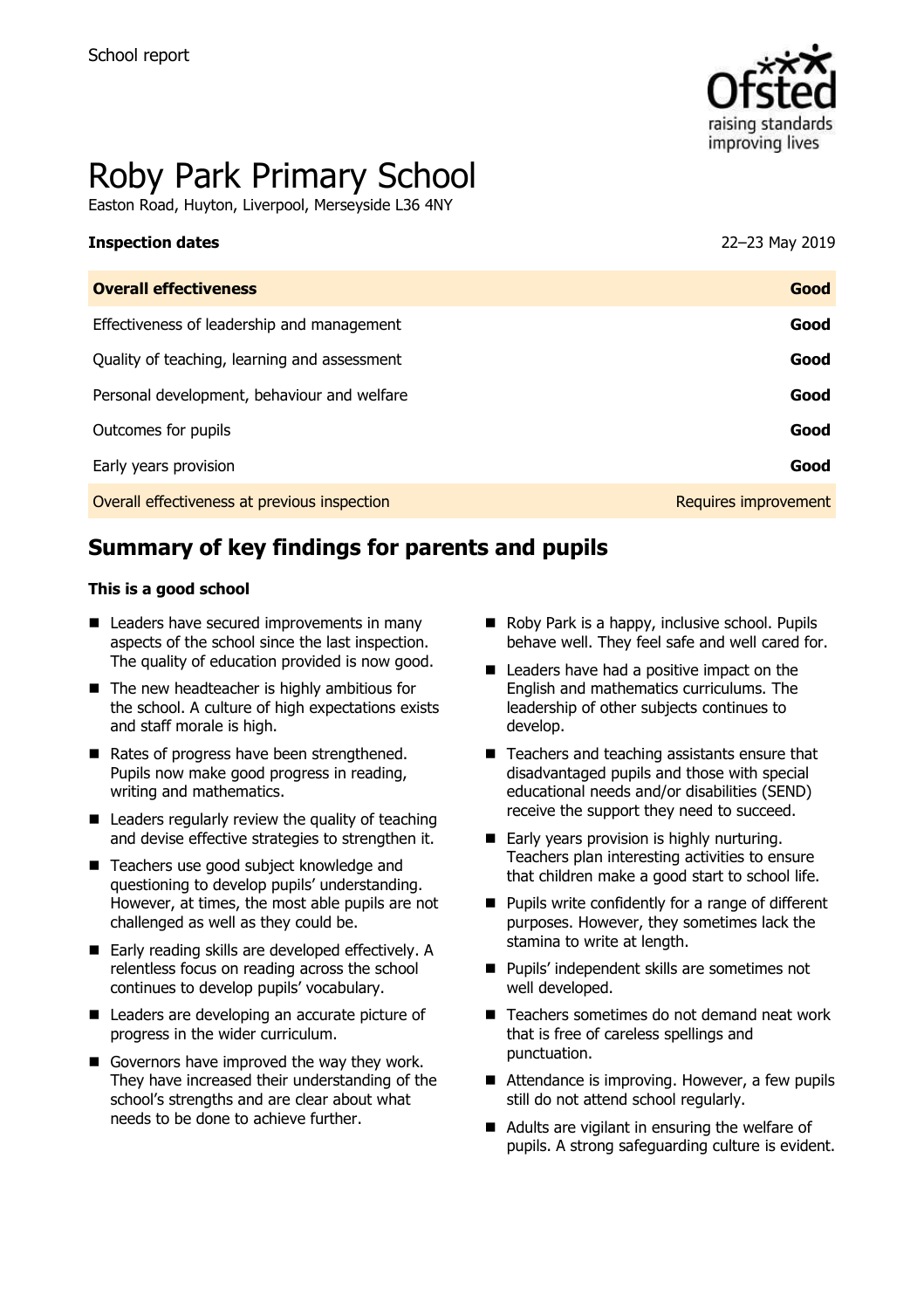

# **Full report**

#### **What does the school need to do to improve further?**

- Build on the improvements in teaching, learning and assessment to raise achievement still further by ensuring that:
	- teachers insist on the highest standard of presentation and handwriting and make sure that pupils use accurate spelling and punctuation when they write
	- pupils have the opportunity to develop the stamina to write at length
	- teachers continue to foster pupils' self-confidence and ability to work independently
	- pupils, particularly the most able pupils, are consistently provided with work that is sufficiently challenging and deepens their learning, including in the wider curriculum.
- $\blacksquare$  Further improve the quality of leadership and management by ensuring that:
	- leaders continue to develop an accurate overview of pupils' progress in subjects other than English and mathematics
	- the skills of subject leaders are further developed to enable them to fully contribute to improving the quality of teaching, learning and assessment in their areas of responsibility.
- Further improve the attendance of pupils, particularly those who do not attend regularly.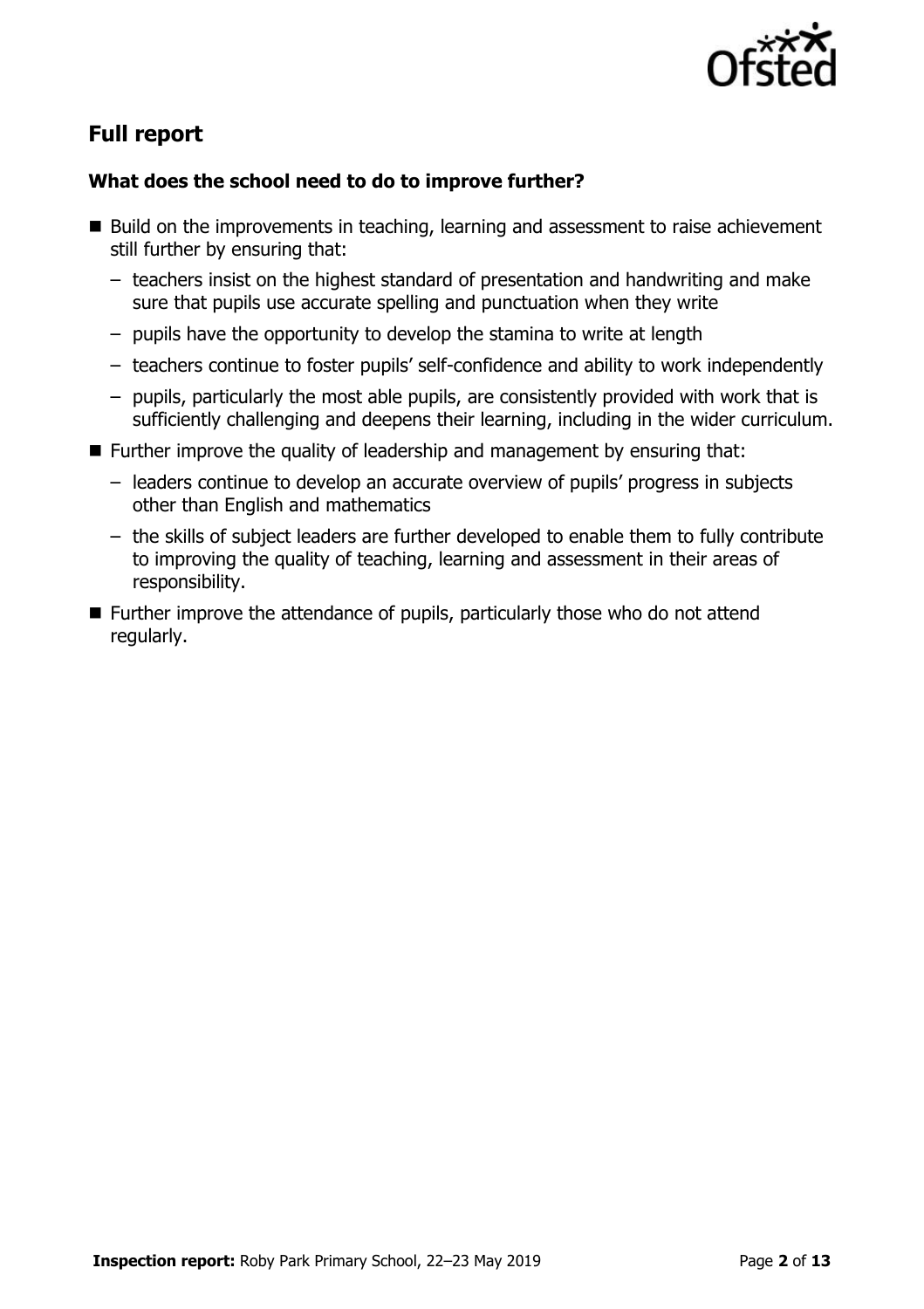

# **Inspection judgements**

#### **Effectiveness of leadership and management Good**

- Despite the turbulence in staffing, including to the senior leadership of the school, leaders have successfully tackled the areas that needed improvement at the time of the previous inspection. Roby Park is now a good school.
- $\blacksquare$  The new headteacher, who is ably supported by the acting assistant headteacher, has an accurate understanding of the strengths and weaknesses of the school. Senior leaders are taking effective action to make sure that the school continues to improve.
- Senior leaders regularly and accurately check the quality of teaching. They provide feedback that helps teachers to improve their practice. Where teaching has not been effective in the past, leaders have provided support that has ensured improvement.
- Leaders have established effective systems to assess pupils' attainment and progress in reading, writing and mathematics. This gives them an accurate view of pupils' achievement, which they use effectively to plan improvements to the quality of teaching and pupils' progress. However, similar systems to check how well pupils are doing in other subjects are not fully embedded.
- Subject leaders, some of whom are new to their posts, are highly committed to bringing about improvements in their areas of responsibility. They value the support provided by senior leaders, as well as that sourced through links with other schools, to develop their leadership skills. However, the skills of some subject leaders are not sufficiently developed to enable them to contribute fully to improving the quality of teaching.
- Leadership of the provision for pupils with SEND is strong. Additional funding is used effectively. Pupils' learning and emotional needs are identified quickly and teaching is tailored to meet individual needs. Training for support staff, particularly in developing pupils' basic English and mathematics skills, has increased the impact of their work on pupils' learning. Staff know pupils well. They know the difficulties pupils face in learning and work with a wide range of external agencies to overcome these barriers.
- A clear focus on caring for pupils' emotional and mental health needs is evident. All staff in the school, whatever their role, have received training on the way they can contribute positively to this important aspect of a child's development.
- $\blacksquare$  The curriculum is varied and holds the interests of pupils well. It is enriched by a range of visits and visitors to the school. Leaders bring in specialist teachers so that pupils benefit from rich learning opportunities taught by experts in some areas of the curriculum. For example, a Spanish speaker works with the school to help pupils learn a modern foreign language and about life in another European country. Further work to improve the curriculum is ongoing to deepen pupils' learning in subjects, including those in the wide curriculum. Leaders have taken the views of pupils into account as they ensure that the curriculum fully reflects the needs of the school and its local community.
- Pupils' spiritual, social, moral and cultural education is woven into school life at every opportunity. The wider curriculum and regular assemblies focus on discussing big issues in the real world. This enhances pupils' understanding of current topics and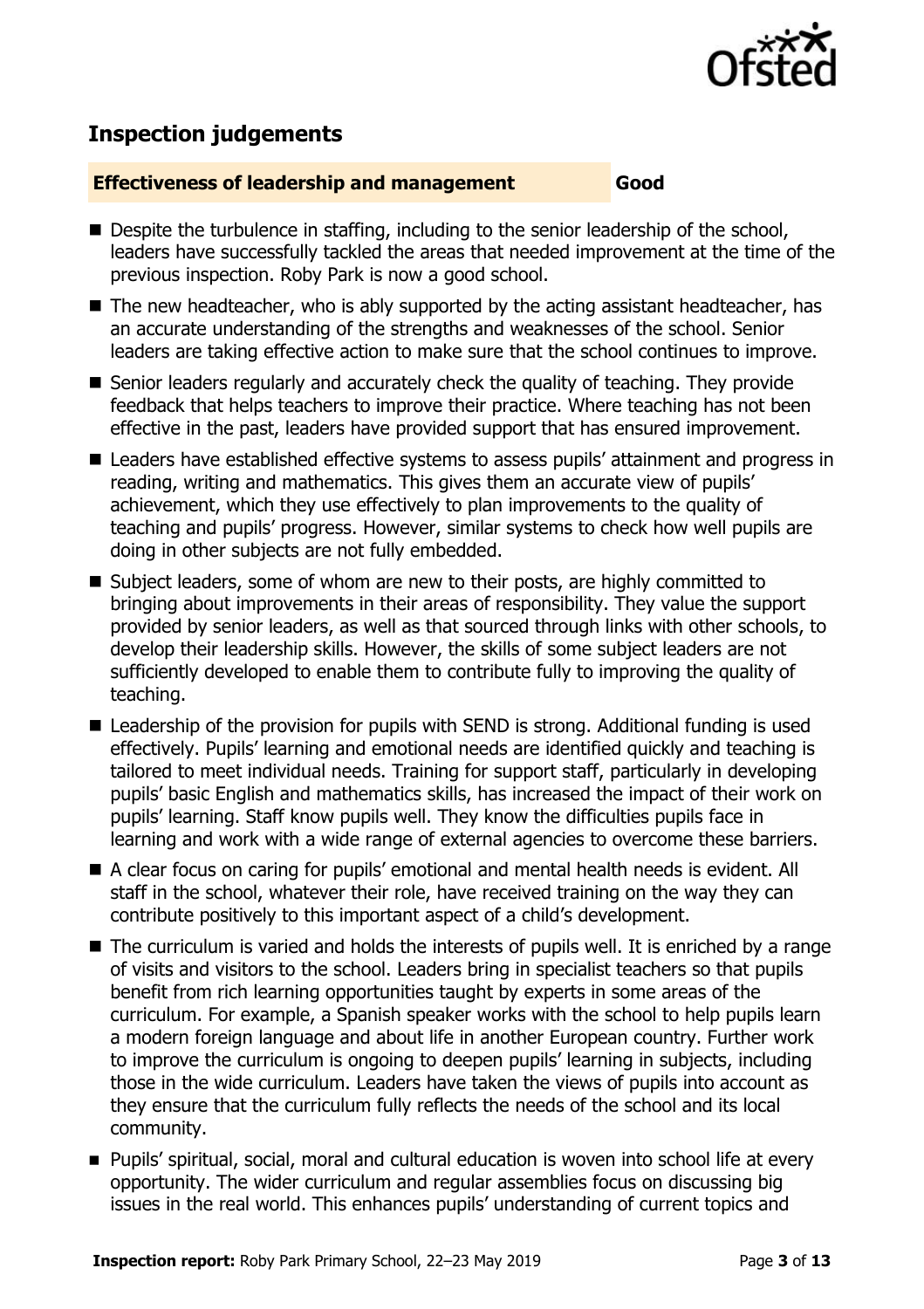

prepares them well for life as citizens in modern Britain.

- The school has taken decisive action to improve attendance. This is leading to more regular attendance and fewer absences. Parents and carers who keep their children away from school without good reason are challenged by leaders. A range of actions, including the issuing of penalty notices, are in place.
- The new headteacher ensures that additional funding to support disadvantaged pupils is deployed appropriately. This funding is used to ensure that teachers tackle any barriers to learning that disadvantaged pupils may have. This well-focused approach is enabling this group of pupils to make stronger progress than that seen in the past.
- The school uses the primary physical education (PE) and sport funding effectively. Specialist sports coaches provide training to increase teachers' expertise in delivering high-quality PE lessons. At lunchtimes, coaches work with pupils of all ages to encourage active and healthy lifestyles and increase sporting skills. The variety of sports on offer to pupils is increasing and school records show greater participation rates in competitive sessions with other schools.
- Following the previous inspection, leaders worked closely with the local authority to identify appropriate support for the school. This support, combined with the sharing of the good practice within Roby Park, has proved effective in moving the school forward. Much of the training and support for staff is now provided by the new headteacher and staff team.
- **Pupils whose circumstances might make them vulnerable are supported extremely well.** A wide range of well-established partnerships with external agencies contributes well to this work. In particular, the school is proud of its work in supporting those pupils in the care of the local authority.
- **Parents who spoke to inspectors are very pleased with the school. Parents say teachers** willingly listen to and act on any concerns they may have. They feel well informed about how well their children are doing. Parents particularly praised the pastoral care provided and they appreciate the way staff know each pupil as an individual.

#### **Governance of the school**

- Governors rigorously carry out their statutory duties in relation to safeguarding. They ensure that additional funding, such as that for disadvantaged pupils, is firmly targeted at removing the barriers to learning for this group of pupils.
- The new headteacher's reports are relevant and informative. Governors receive detailed information presented in a helpful way. This means that they are clear about the strengths of the school's performance and what needs to be done to improve further.
- The governing body regularly seeks the views of parents. Parents say that the school communicates well with them.
- Governors acted promptly to make interim arrangements following the resignation of the previous headteacher. The process of securing a new headteacher was dealt with promptly. Governors value the support provided by the local authority in these matters.
- Training provided for members of the governing body has improved governors'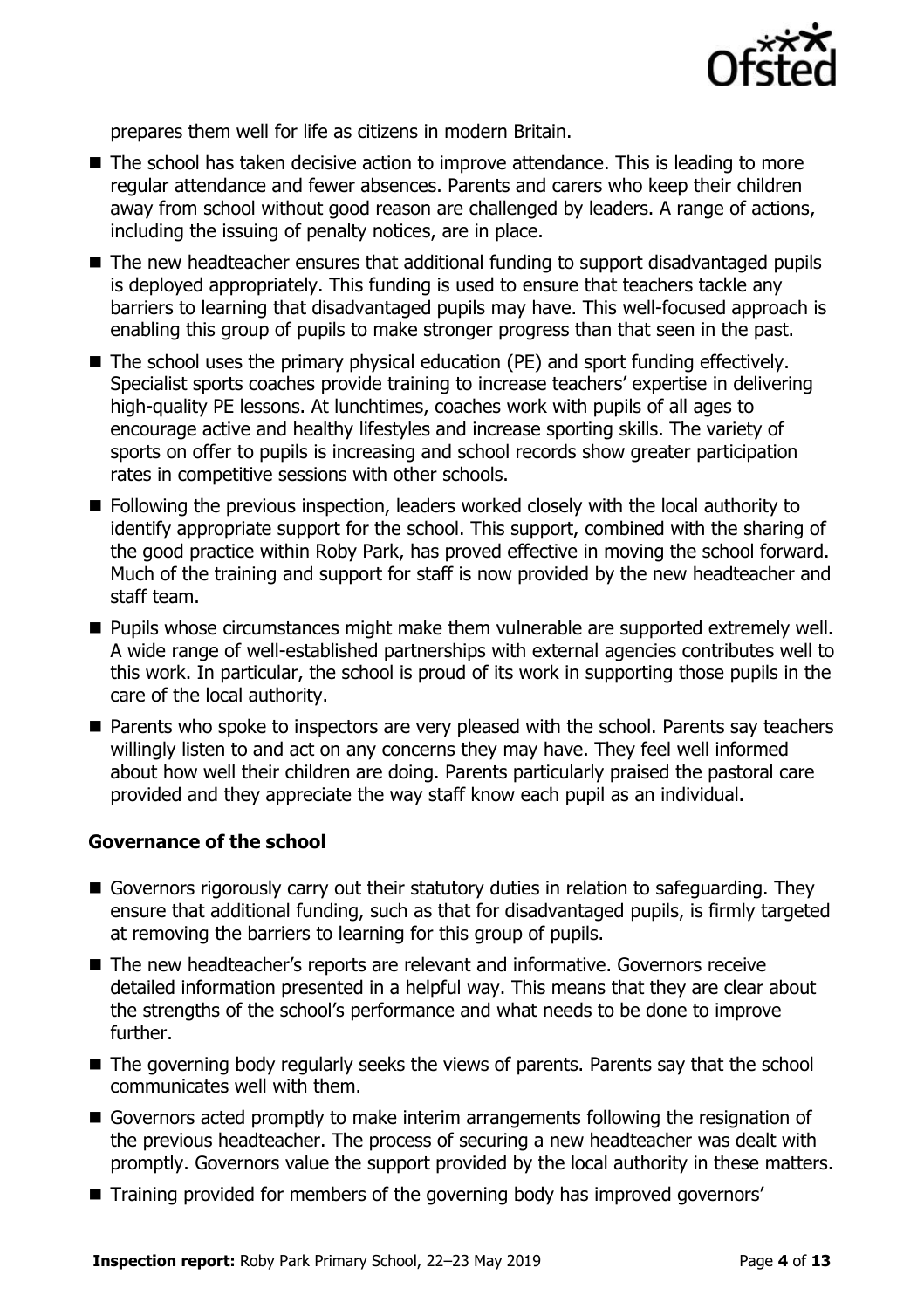

understanding of their roles and responsibilities and improved the way that they support and challenge school leaders.

### **Safeguarding**

- The arrangements for safeguarding are effective.
- There is a strong and effective safeguarding culture within the school. Leaders ensure that all staff receive regular training and updates on safeguarding and child protection procedures. Staff are highly vigilant for any signs that a pupil might be at risk of harm. Staff, including those who are new to the school, know how to report their concerns and how to access support for pupils.
- The new headteacher has overhauled the record-keeping systems to ensure that records are well documented and kept up to date. Referrals are followed up promptly and staff record their actions systematically. Leaders are keen to support families at the earliest opportunity.
- The curriculum teaches pupils how to stay safe, for example when they use the internet, and to manage any risks they may face, both in school and within the local community.

#### **Quality of teaching, learning and assessment Good**

- $\blacksquare$  Improved teaching means that pupils achieve much better outcomes in reading, writing and mathematics than at the time of the previous inspection.
- Teachers use good subject knowledge to plan engaging activities that capture pupils' interests. Many teachers use questioning skilfully to build on what pupils already know and address any misconceptions which arise. Teachers provide clear explanations to move learning on.
- **Phonics teaching is a strength in early years and key stage 1. Teachers skilfully plan** creative activities for groups of children that match their ability in learning phonics.
- Roby Park pupils are increasingly developing a love of reading following changes made to the teaching of this subject by senior leaders. Pupils are encouraged to read widely and often, both in school and outside. The provision of high-quality texts supports the curriculum well and is beginning to enrich pupils' vocabulary. Pupils were keen to tell inspectors how much they appreciate the new books that have been provided for them. As a result of these initiatives, pupils are making stronger progress in reading across the school.
- **Pupils'** outcomes in mathematics, in particular, were not good enough at the time of the previous inspection. A new system for teaching mathematics is encouraging pupils to explain their reasoning as they solve problems. Teachers ensure that basic mathematics skills, such as place value and times table facts, are developed systematically.
- The teaching of writing is good and improving. Grammar, spelling and punctuation are now taught systematically and this is providing pupils with the basic skills they need to write effectively. Pupils are beginning to write at greater length, including in subjects such as history and geography, to build up their stamina as writers. At times, teachers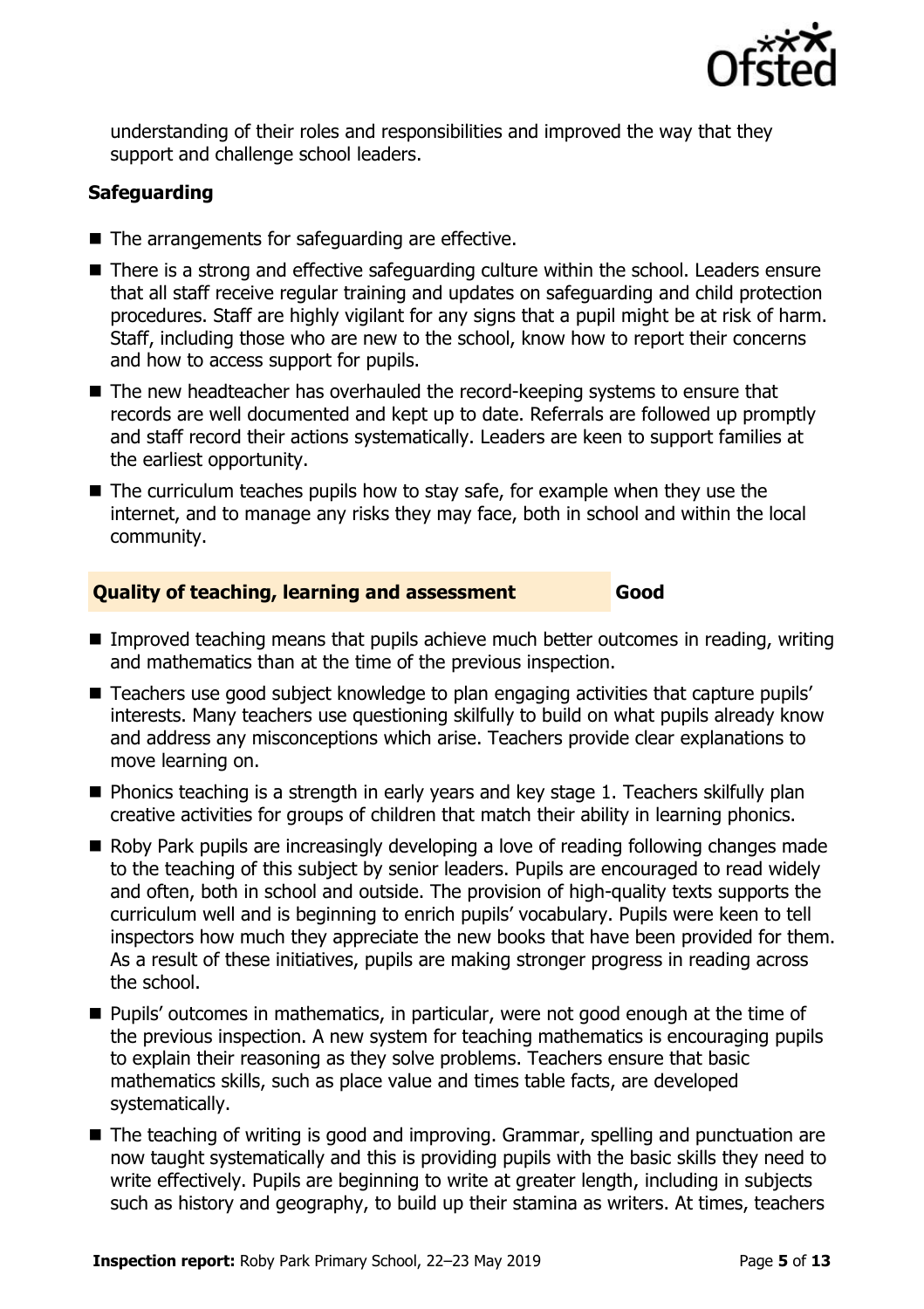

accept work that is untidy or contains careless spellings and punctuation, and some pupils are yet to develop a neat handwriting style.

- Teaching assistants play a valuable role in supporting pupils' learning. They work closely with teachers to provide effective support for pupils who need to catch up with their peers and those with SEND. Pupils make good progress because of the timely support they receive.
- The atmosphere in classrooms and around school is calm and purposeful. The learning environment supports pupils' learning well. Classrooms, corridors and other spaces, such as those used for support work, are bright and well organised. Displays celebrate pupils' work. Teachers provide information around the classroom for pupils to refer to if they are 'stuck'. However, sometimes, pupils seek the help of adults too readily, rather than trying to think things through for themselves.
- Those pupils who sometimes experience difficulties grasping new work due to earlier weaknesses in teaching are helped to catch up because teachers accurately identify and address gaps in learning. Occasionally, teachers set work that is too easy for pupils, especially the most able, so that they do not receive enough challenge. This limits the progress made.
- $\blacksquare$  The school expects pupils to complete the homework which is set regularly.

#### **Personal development, behaviour and welfare Good**

#### **Personal development and welfare**

- The school's work to promote pupils' personal development and welfare is good.
- **Pupils learn about healthy lifestyles. They are helped to understand the benefits of** making healthy food choices and the positive impact of exercise, particularly on their mental health. Many take the opportunity to work with the sports coaches at lunchtimes to improve their skills. Pupils were keen to tell inspectors about the recent improvements to PE lessons and how much they were enjoying the new resources now available on the playgrounds.
- Pupils have a good understanding of the different types of bullying. They told inspectors that bullying rarely happens but, if an issue does occur, they trust the adults to sort it out quickly. Pupils are confident that any type of discriminatory behaviour would not be tolerated.
- Pupils enjoy taking on responsible roles such as school and eco-councillors. Leaders regularly seek the views of pupils when reviewing the curriculum and when checking on learning in lessons.
- **Pupils' personal and emotional development is very well supported because adults** know the pupils so well. As a result, staff identify and secure additional support for pupils, regularly drawing on the expertise of well-established external partnerships at an early stage. Pupils are provided with sex education appropriate for their age.

#### **Behaviour**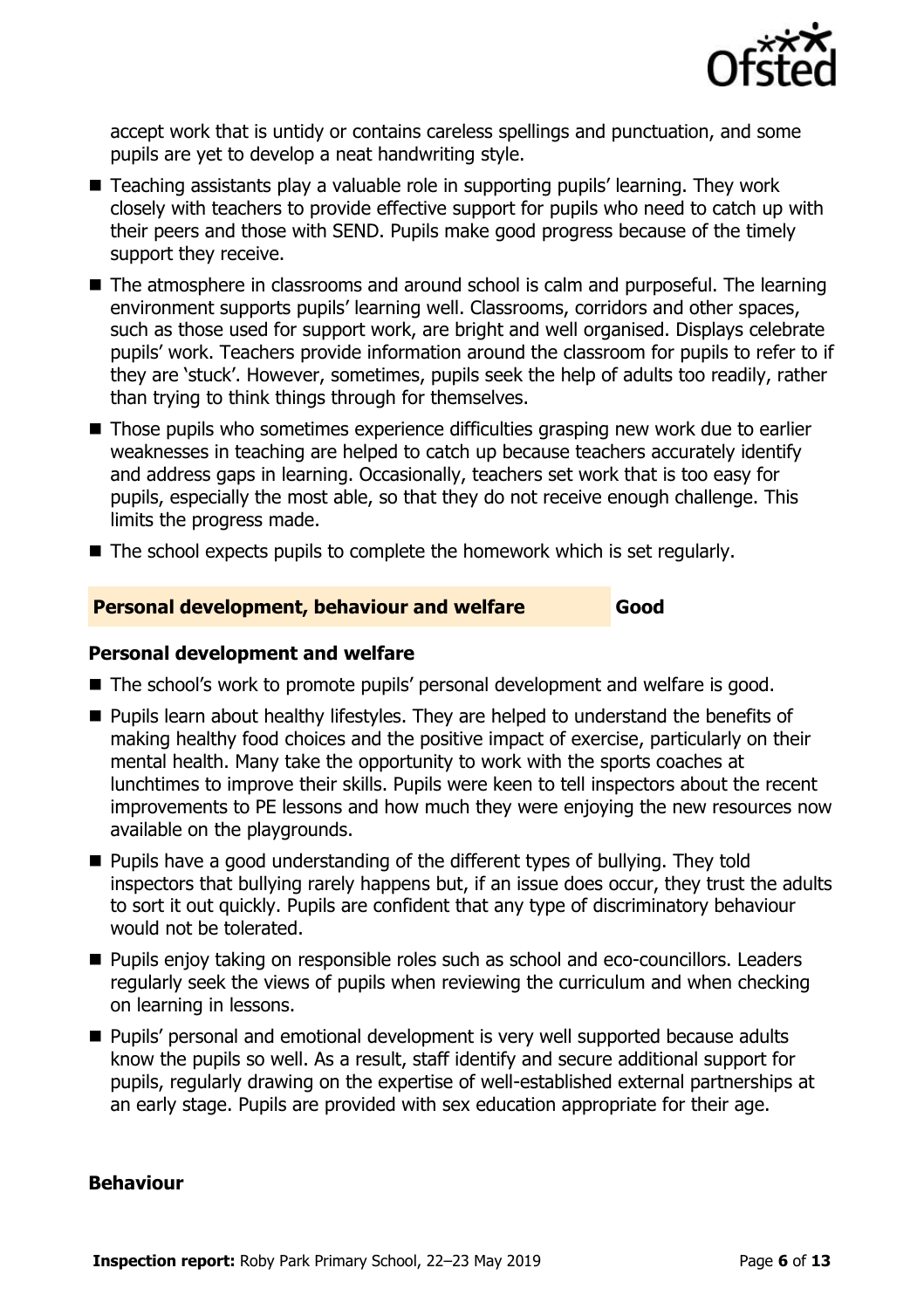

- The behaviour of pupils is good.
- $\blacksquare$  Pupils are proud to be part of the Roby Park family.
- **Pupils are polite and show great respect for each other and the adults who care for** them. This makes a strong contribution towards making this a happy, warm and welcoming school.
- **Pupils say they feel safe and know that there is always an adult ready to listen to them.** Pupils of different ages get on well together as they move around the corridors in a sensible way and play happily together on the well-equipped playground.
- Pupils think that behaviour is good around school and in class. School rules are clear and understood by all. Pupils think that adults apply sanctions and use the reward system fairly. The new 'gold' awards are highly sought after.
- The breakfast club gets the day off to a good start. Pupils chat and play happily together, while some take the opportunity to complete their homework. The afterschool club, known by all as the 'Rainbow Club', provides similar safe and caring provision for those who attend.
- **Pupils are keen to learn and they enjoy a challenge. However, some rely too much on** adults at times, rather than trying to think things through for themselves.
- On occasion, a few pupils need help to manage their behaviour. This is done sensitively and in a caring and extremely professional manner. Any incidents of unacceptable behaviour are recorded and leaders provide bespoke support for pupils, using outside agencies if necessary. A few recent exclusions have adhered closely to the school's protocols, and parents are kept fully informed and involved.
- Attendance has remained stubbornly below the national average for some time. Leaders continuously promote the importance of regular attendance to pupils and their parents. These actions are bearing fruit and pupils currently in the school are attending more regularly. The school has not shirked the difficult decisions taken to challenge the parents of pupils who do not attend school regularly. The local authority has supported the school in issuing a number of penalty notices, for example.

#### **Outcomes for pupils Good**

- Due to the concerted efforts of leaders and staff, improved teaching means that pupils make better progress that at the time of the previous inspection. From starting points often below those typical for their age, pupils at the end of key stage 2 in 2018 made good progress in reading, writing and mathematics.
- Pupils' attainment is improving steadily across the school. In 2018, standards in reading and writing at the end of key stage 2 were in line with the national average. This represented an improvement from the low levels seen in previous years. Outcomes in mathematics also improved but remained lower than average. Pupils reached average standards at the end of key stage 1 in reading, writing and mathematics.
- The school's assessment information, work in pupils' books and inspection evidence show that current pupils are making good progress in reading, writing and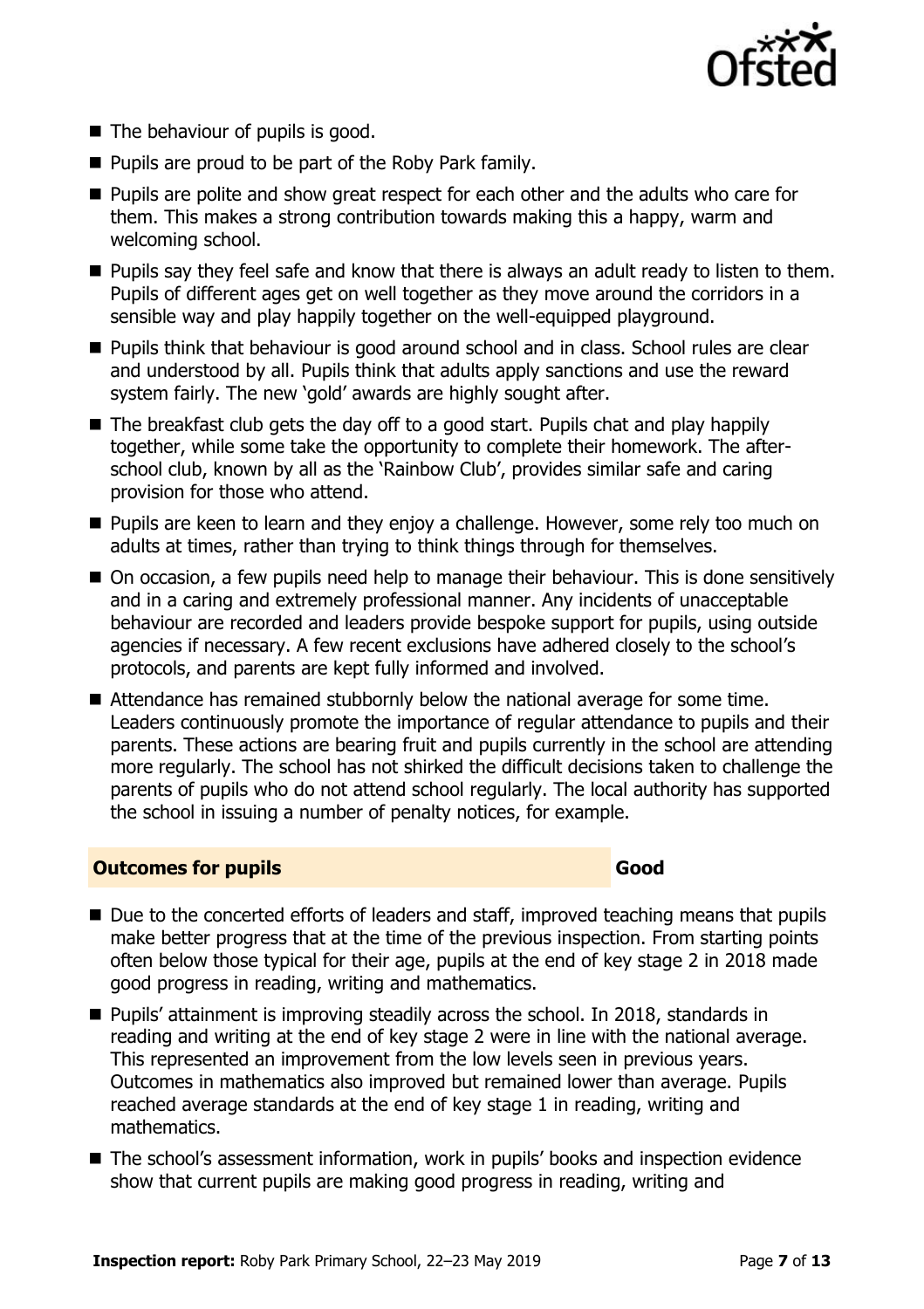

mathematics.

- **Pupils get off to a good start with their early reading. Over the past two years, the** proportion of pupils who met the expected standard in the Year 1 phonics screening check has been at or above the national average. Almost all pupils reach the standard by the end of Year 2. Staff encourage pupils to develop a love of reading from a young age. Pupils read widely and with understanding across different subjects. Comprehension skills are improving. Pupils are becoming better at identifying inferences in texts.
- Changes to the way the school approaches mathematics teaching have led to improvements in progress for current pupils across the school. Work seen in pupils' books shows that basic mathematics skills are being developed systematically. Pupils are becoming increasingly proficient in developing their reasoning and problem-solving skills. Pupils frequently record the information they gather in science and other projects in graphs and charts.
- **Since the previous inspection, attainment in writing has improved and, for most pupils,** it is in line with what the school expects for their age. Recently introduced strategies include a successful focus on pupils' comprehension and inference skills and pupils are developing editing skills to improve their writing.
- Pupils who are disadvantaged or with SEND make good progress from their starting points. They receive good support for their needs and in addressing any barriers to learning they might have.
- Work in pupils' books and on display around the school illustrates that pupils make good gains in learning in a range of subjects beyond English and mathematics. However, at times, a lack of precise assessment information of subjects in the wider curriculum means that work is not matched well enough to what pupils know and can do. This prevents pupils, particularly the most able, from making even stronger progress.
- At times, the work provided for the most able pupils, including those who are disadvantaged, does ensure that they consistently make the progress they are capable of. This is because the work they are given is not always sufficiently challenging to deepen their understanding of the subjects being studied.

#### **Early years provision Good Good**

- As a result of good teaching throughout the Nursery and Reception classes, children make strong progress from often low starting points. As a result, the proportion of children in the school who reach a good level of development by the end of Reception is in line with the national average. The proportion of children exceeding the expectation for their age continues to rise.
- Children learn well and play happily together in the busy, lively and highly engaging learning environment provided. All settle well and are clearly familiar with classroom routines. Children become increasingly independent as the adults help them develop socially and emotionally. Children listen carefully to adults and each other. They take turns and share toys readily and chat happily to each other and the adults as they explore and take part in the activities provided.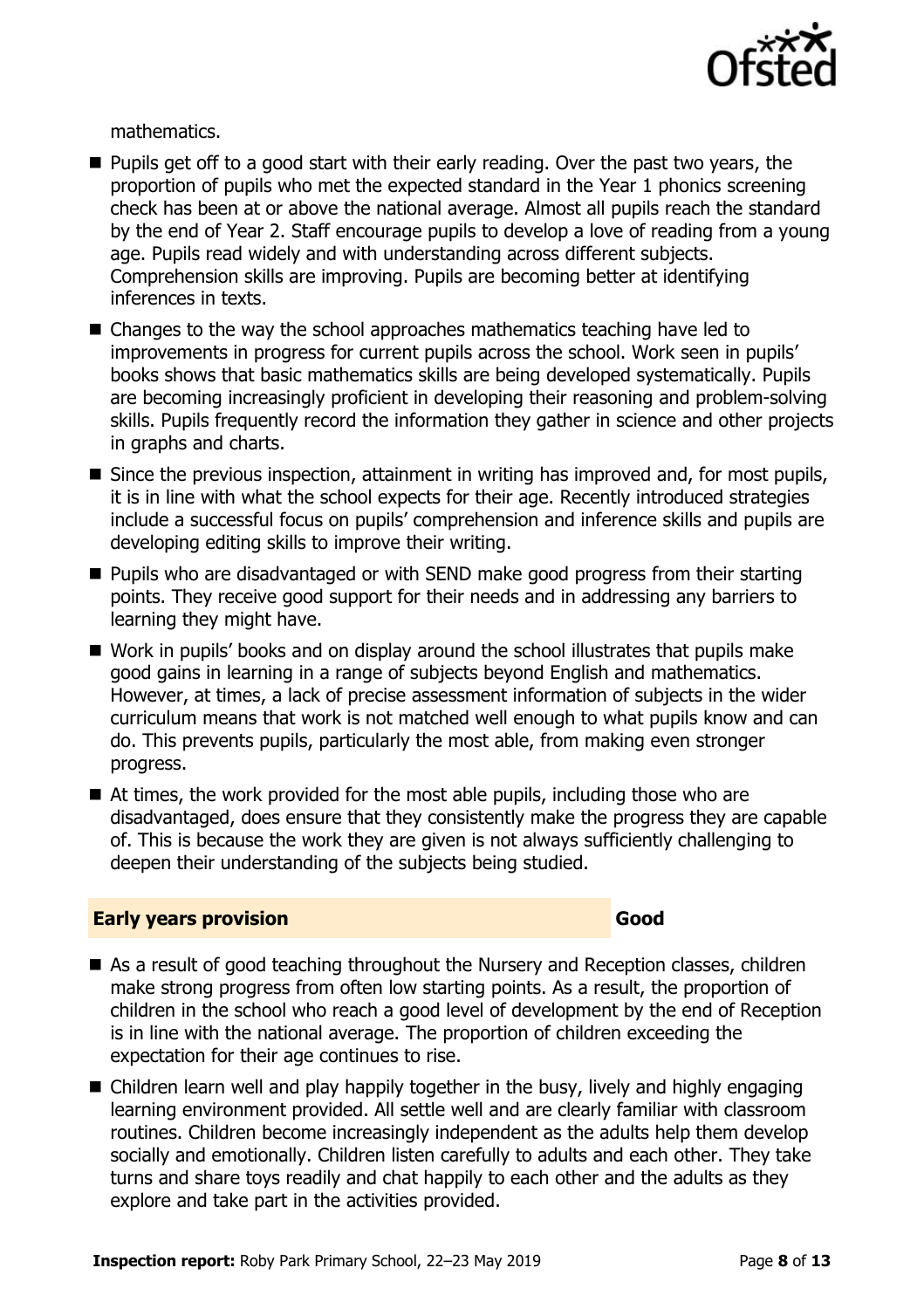

- Accurate checks on how well children are doing help adults know children as individuals. Early reading, writing and mathematics skills are taught effectively in sessions led by adults. Older children use their understanding of phonics well to tackle unfamiliar words and they are keen to show adults how accurately they can count and order numbers.
- Teachers plan a range of imaginative activities which are adapted promptly to respond to the interests of children. Effective use is made of the indoor and outdoor space to develop learning in the different aspects of the early years curriculum.
- Children's behaviour is excellent. They are curious, interested learners. During the inspection, some showed impressive levels of concentration as they used the coordinates on a map to find the treasure buried by pirates.
- The team of teachers and teaching assistants all play their part in making sure that children are nurtured and kept safe. The new leader of the early years has built well on the work of her predecessor. The needs of children new to the setting are swiftly identified when they join the school. A close eye is kept on children's progress to ensure that any extra support is quickly provided for those whose progress maybe be slowing.
- Leaders are aware that the progress of children who are disadvantaged has not been as strong as that of other children in recent years. Steps taken this year have begun to ensure that the additional funding for this group is being used more effectively and the progress of this group is improving.
- Staff are trained in all aspects of safeguarding, and welfare arrangements are good.
- Parents say that their children are cared for well and are happy to come to school. Nevertheless, some children do not attend school regularly and absence rates are too high to enable children to develop the good attendance habits which will stand them in good stead during their school and employment careers.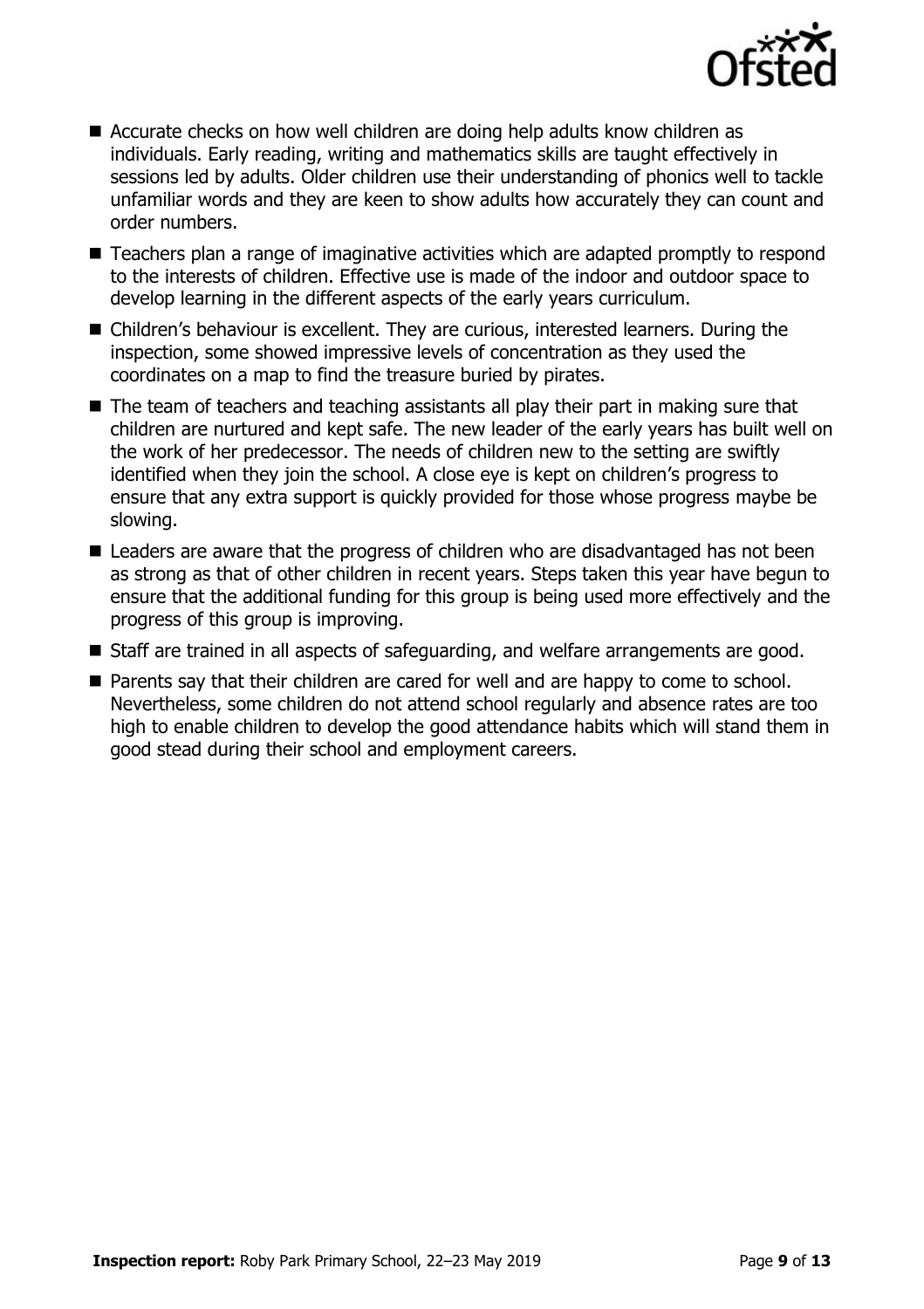

# **School details**

| Unique reference number | 104420                                |
|-------------------------|---------------------------------------|
| Local authority         | Knowsley Metropolitan Borough Council |
| Inspection number       | 10087799                              |

This inspection of the school was carried out under section 5 of the Education Act 2005.

| Type of school                      | Primary                   |
|-------------------------------------|---------------------------|
| School category                     | Maintained                |
| Age range of pupils                 | 3 to 11                   |
| <b>Gender of pupils</b>             | Mixed                     |
| Number of pupils on the school roll | 195                       |
| Appropriate authority               | The governing body        |
| Chair                               | <b>Heather Hadley</b>     |
| <b>Headteacher</b>                  | Kathryn Allen             |
| Telephone number                    | 0151 477 8340             |
| Website                             | www.robyparkprimary.co.uk |
| <b>Email address</b>                | robypark@knowsley.gov.uk  |
| Date of previous inspection         | 14-15 March 2017          |

#### **Information about this school**

- Roby Park Primary School is smaller than the average-sized primary school. The proportion of boys and girls varies across the school.
- The large majority of pupils are of White British heritage.
- The school provides flexible nursery provision. Children attend the Nursery class parttime and full-time. Children attend the Reception class full-time.
- The proportion of disadvantaged pupils, at almost 60%, is high. It is more than double the national average. Almost all pupils in Year 6 in 2018 were disadvantaged.
- $\blacksquare$  The proportion of pupils with SEND is high.
- Since the previous inspection, the school has experienced a number of staffing changes. Several staff have joined and left the school and a number of staff, including members of the senior leadership team, have experienced long periods of absence. A new headteacher joined the staff in January 2019. In the previous term, the school was led by two part-time interim headteachers. The special educational needs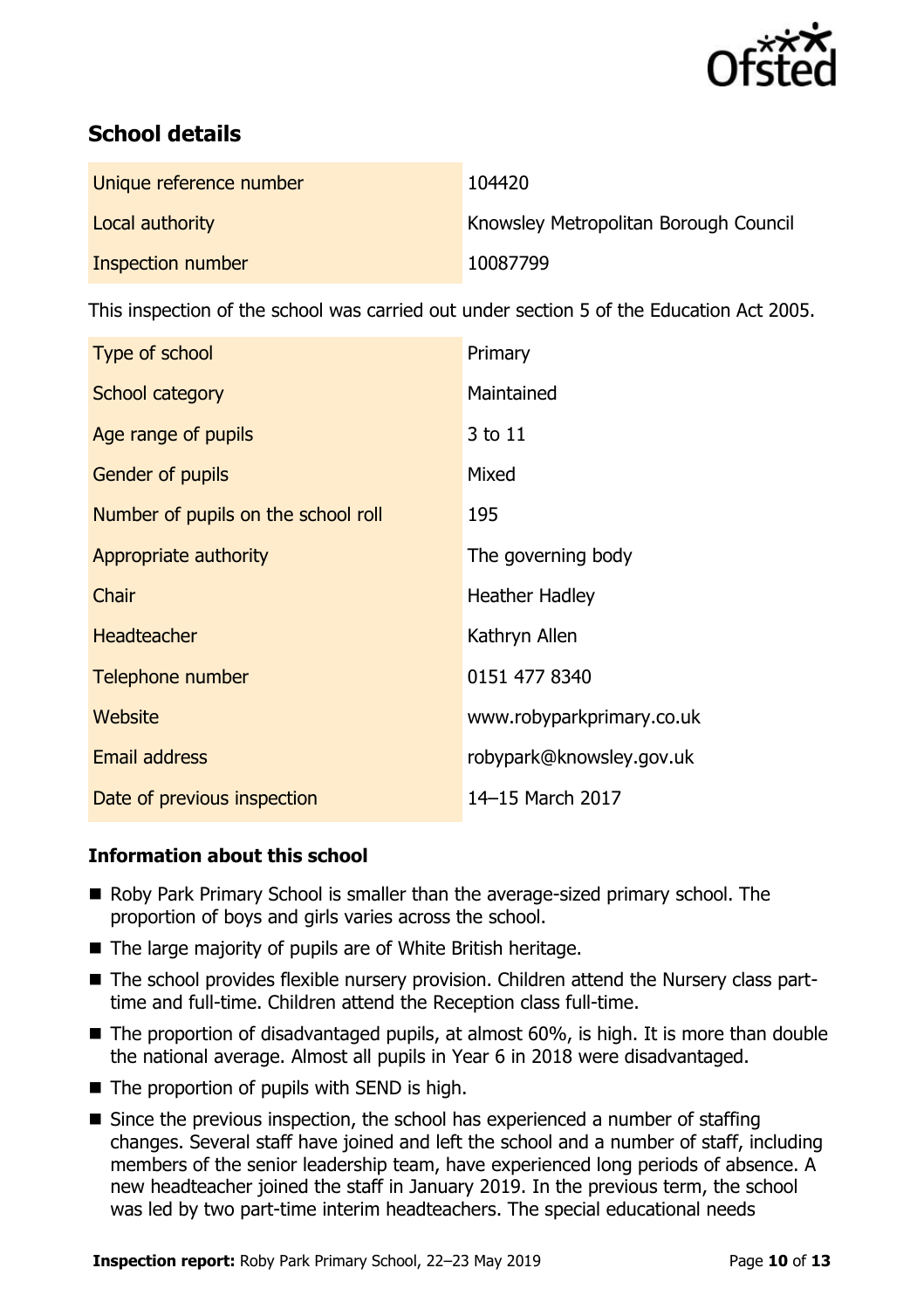

coordinator is currently acting as assistant headteacher.

- A number of governors have joined the governing body since the last inspection. The chair and vice-chair are new to their roles since the last inspection.
- Since the previous inspection, the school has been supported by the headteacher of the outstanding Prestolee Primary School. The funding for this support is provided through the Department for Education's 'Pathway to Success' programme.
- The school has recently become part of the Prestolee School Centre Initial Teacher Training programme.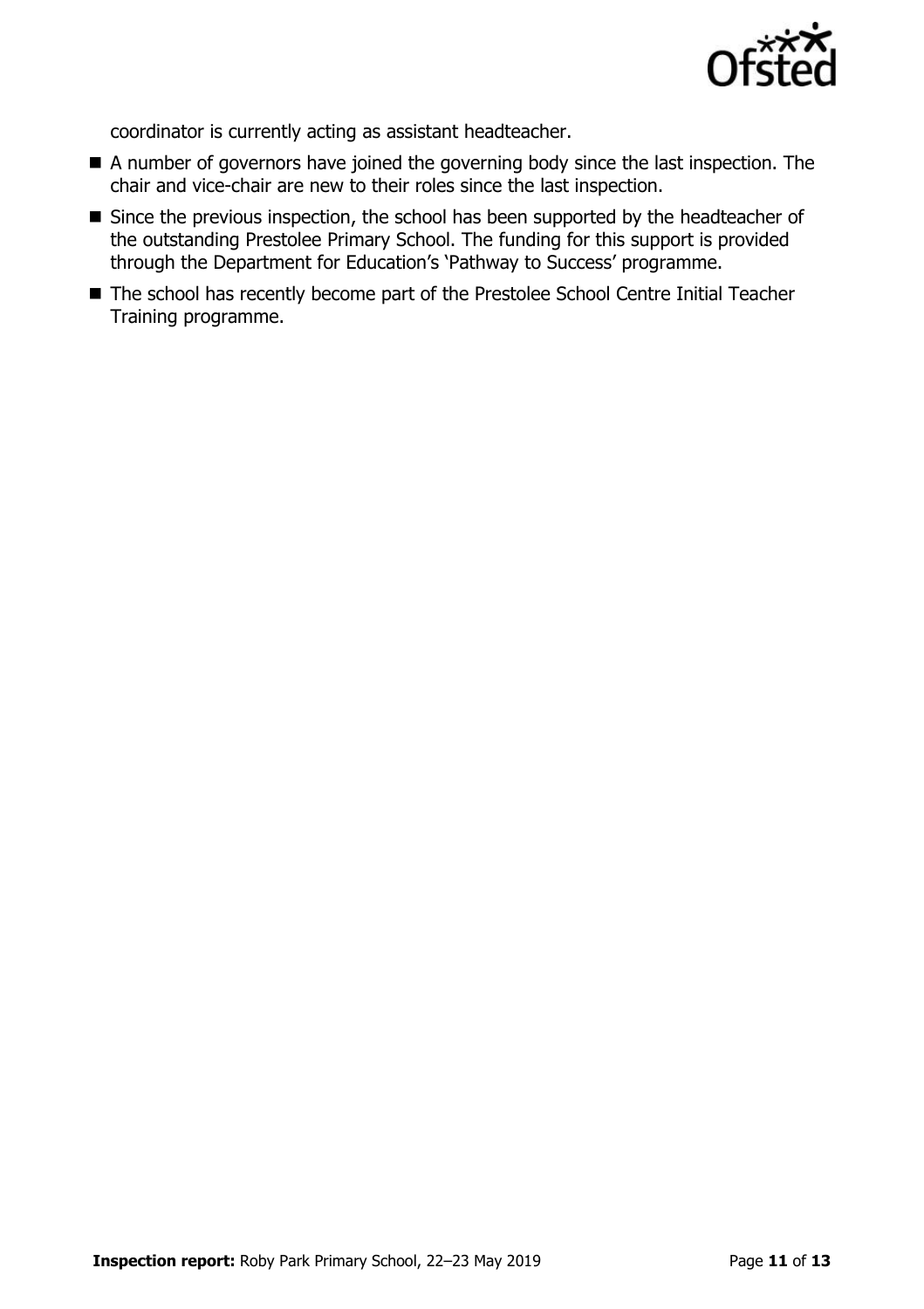

# **Information about this inspection**

- Inspectors observed teaching and learning throughout the school. Most observations and reviews of pupils' work were undertaken jointly with either the headteacher or the acting assistant headteacher.
- Inspectors checked the safety of the school premises at different times of the school day. They observed arrangements for pupils' arrival at school.
- The inspectors talked with pupils informally as they played at breaktimes. They visited the dining hall at lunchtime and observed pupils' behaviour as they moved around the school. They met formally with three groups of pupils.
- Inspectors looked at examples of pupils' work and talked to them about it. They listened to pupils read and observed the teaching of reading skills.
- Inspectors held a number of meetings with the headteacher to consider her view of the school and the school's plan for improvement. They met with senior and subject leaders and spoke with other members of the school's staff.
- An inspector met with the chair of governors, the vice-chair of governors and two other members of the governing body.
- An inspector met with a representative of the local authority. She also met with the headteacher who is providing support for Roby Park.
- **Inspectors spoke to parents at the start of the school day. They took account of 13** responses to Ofsted's online survey, Parent View, and five comments provided to inspectors. Inspectors also took account of 128 responses to the pupil survey, 26 responses to the staff questionnaire and the school's most recent surveys of pupils' and parents' views.
- Inspectors examined a range of documents, including information about pupils' progress, the quality of teaching, school improvement plans and external reviews of the school. They reviewed the contents of the school's website and scrutinised records relating to behaviour, attendance and safeguarding completed by school staff.

#### **Inspection team**

Lyn Pender, lead inspector **Contact Contact Contact Contact Contact Contact Contact Contact Contact Contact Contact Contact Contact Contact Contact Contact Contact Contact Contact Contact Contact Contact Contact Contact Co** 

**Joan Williamson Construction Ofsted Inspector**